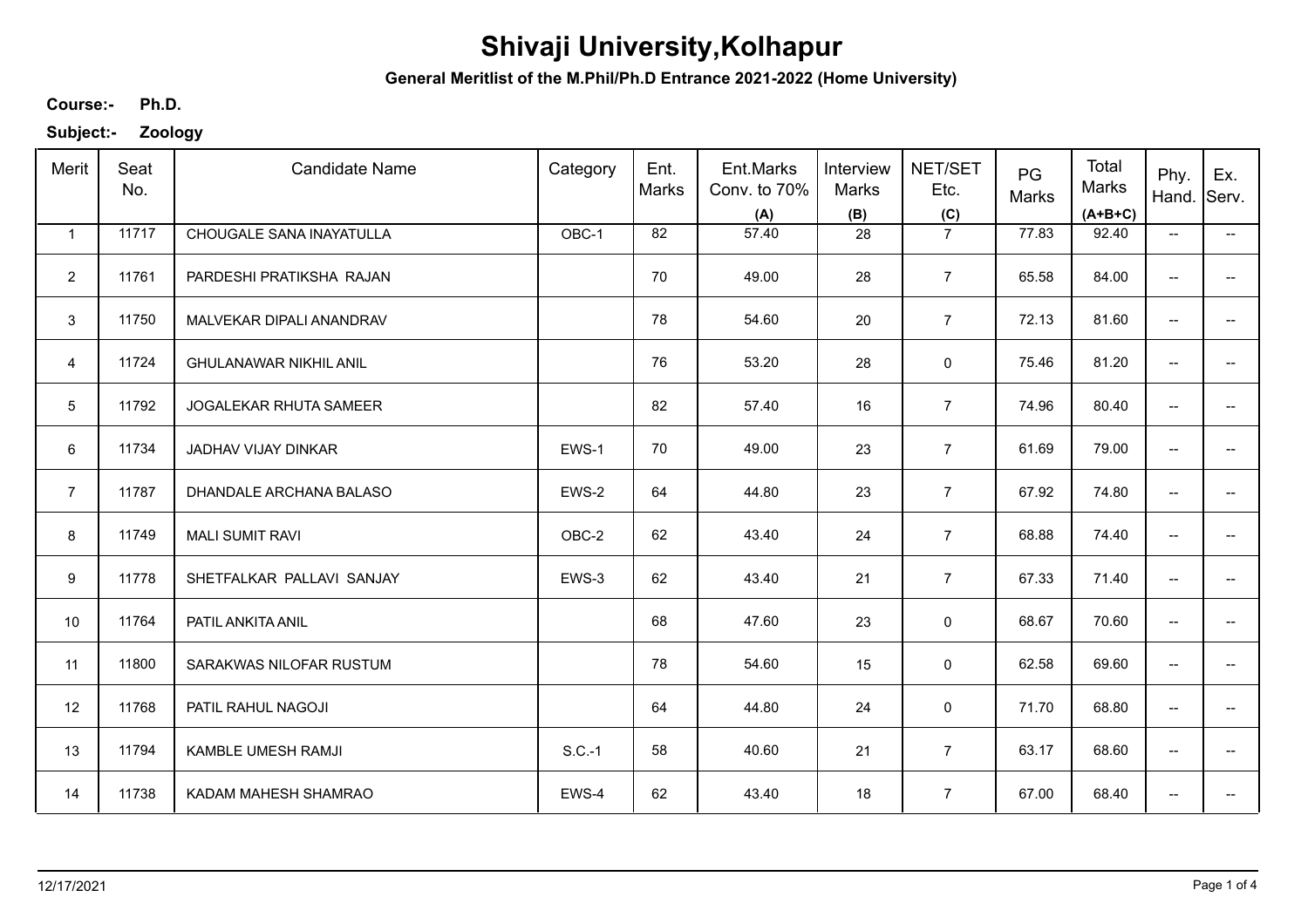**General Meritlist of the M.Phil/Ph.D Entrance 2021-2022 (Home University)**

**Ph.D. Course:-**

| Merit | Seat<br>No. | <b>Candidate Name</b>           | Category  | Ent.<br>Marks | Ent.Marks<br>Conv. to 70%<br>(A) | Interview<br>Marks<br>(B) | NET/SET<br>Etc.<br>(C) | PG<br>Marks | Total<br>Marks<br>$(A+B+C)$ | Phy.<br>Hand.            | Ex.<br>Serv.             |
|-------|-------------|---------------------------------|-----------|---------------|----------------------------------|---------------------------|------------------------|-------------|-----------------------------|--------------------------|--------------------------|
| 15    | 11807       | <b>BABAR TUSHAR MARUTI</b>      |           | 68            | 47.60                            | 20                        | $\mathbf 0$            | 66.00       | 67.60                       | $\overline{\phantom{a}}$ | $\overline{\phantom{a}}$ |
| 16    | 11789       | <b>GOSAVI NINAD AMOL</b>        |           | 58            | 40.60                            | 27                        | 0                      | 65.50       | 67.60                       | $\overline{\phantom{a}}$ | $\overline{\phantom{a}}$ |
| 17    | 11736       | JAGDALE RAJENDRA PRAKASH        |           | 72            | 50.40                            | 17                        | $\mathbf 0$            | 73.25       | 67.40                       | $\overline{\phantom{a}}$ | $\overline{\phantom{a}}$ |
| 18    | 11769       | PATIL VIJAY SHIVAJI             |           | 58            | 40.60                            | 26                        | $\pmb{0}$              | 72.17       | 66.60                       | $\overline{\phantom{a}}$ | $\overline{\phantom{a}}$ |
| 19    | 11762       | PATIL AARATI NIVASRAO           |           | 56            | 39.20                            | 27                        | $\pmb{0}$              | 73.42       | 66.20                       | $\overline{\phantom{a}}$ | $\overline{\phantom{a}}$ |
| 20    | 11744       | KATKAR GEETA RAMESH             | $NT(B)-1$ | 60            | 42.00                            | 23                        | 0                      | 62.83       | 65.00                       | $\overline{\phantom{a}}$ | ÷                        |
| 21    | 11812       | <b>GAIKWAD VAISHALI VISHWAS</b> | $S.C.-2$  | 66            | 46.20                            | 18                        | $\pmb{0}$              | 63.25       | 64.20                       | $\overline{\phantom{a}}$ | --                       |
| 22    | 11820       | KATKAR SWATI SANTOSH            |           | 60            | 42.00                            | 15                        | $\overline{7}$         | 64.13       | 64.00                       | $\overline{\phantom{a}}$ | $\overline{\phantom{a}}$ |
| 23    | 11708       | APUGADE NILAM BALASO            |           | 60            | 42.00                            | 20                        | $\mathbf 0$            | 76.00       | 62.00                       | $\overline{\phantom{a}}$ |                          |
| 24    | 11765       | PATIL APARNA BALAVANT           | EWS-5     | 54            | 37.80                            | 24                        | $\pmb{0}$              | 66.66       | 61.80                       | $\overline{\phantom{a}}$ | -−                       |
| 25    | 11707       | ADATE KISHOR JALINDAR           | $S.C.-3$  | 54            | 37.80                            | 24                        | $\pmb{0}$              | 61.00       | 61.80                       | $\overline{\phantom{a}}$ | -−                       |
| 26    | 15212       | SUTAR ANJALI MADAN              | OBC-3     | 62            | 43.40                            | 18                        | $\pmb{0}$              | 85.00       | 61.40                       | $\overline{\phantom{m}}$ | $\overline{\phantom{a}}$ |
| 27    | 11833       | TAYADE RAHUL RAMESH             | $S.C.-4$  | 60            | 42.00                            | 19                        | $\pmb{0}$              | 65.50       | 61.00                       | $\overline{\phantom{a}}$ | $\overline{\phantom{a}}$ |
| 28    | 11723       | GHORPADE POOJA PRASHANT         |           | 78            | 54.60                            | 6                         | $\pmb{0}$              | 63.87       | 60.60                       | $\overline{\phantom{a}}$ | $\overline{\phantom{a}}$ |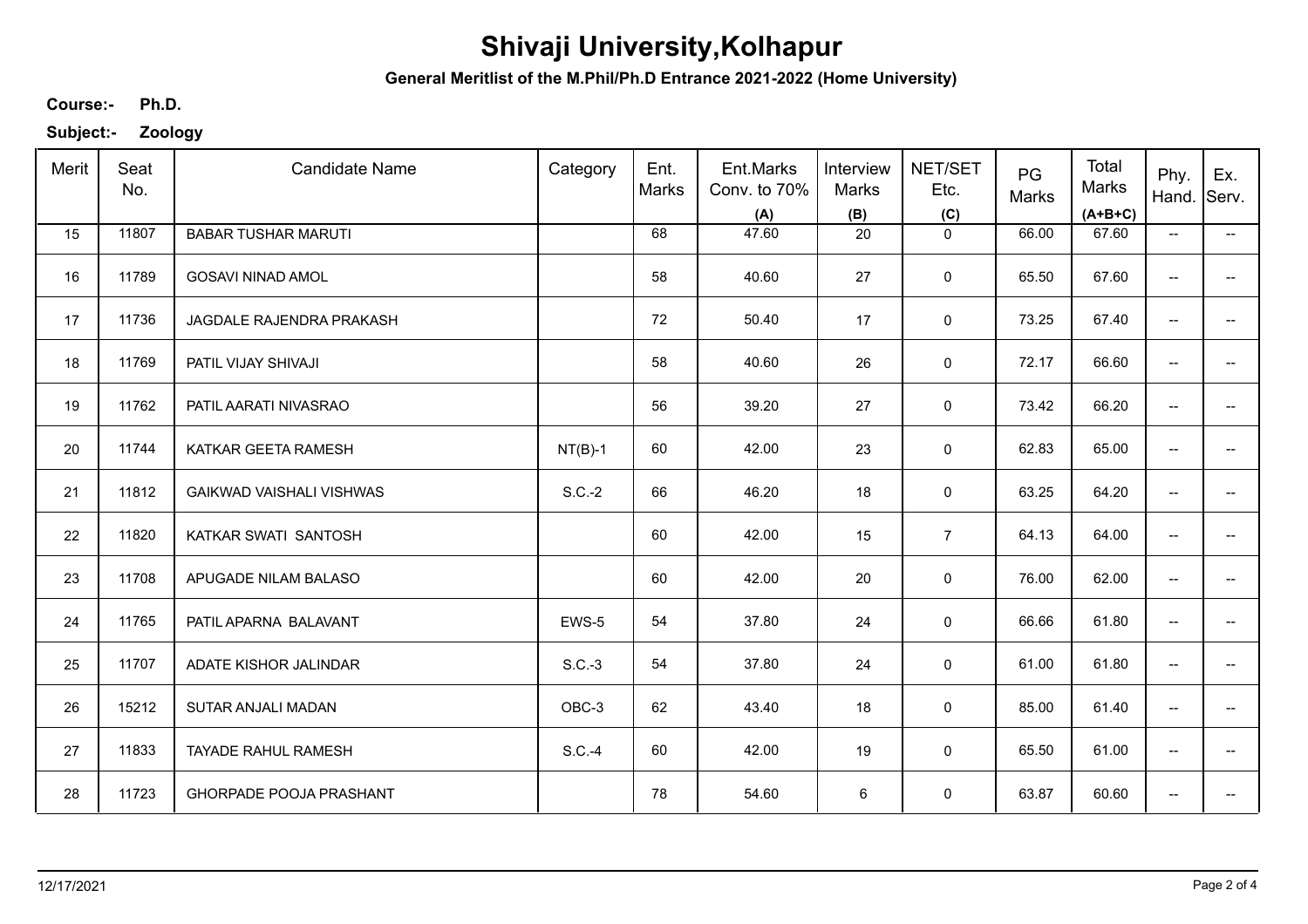**General Meritlist of the M.Phil/Ph.D Entrance 2021-2022 (Home University)**

**Ph.D. Course:-**

| Merit | Seat<br>No. | <b>Candidate Name</b>              | Category | Ent.<br>Marks | Ent.Marks<br>Conv. to 70%<br>(A) | Interview<br><b>Marks</b><br>(B) | NET/SET<br>Etc.<br>(C) | PG<br>Marks | Total<br>Marks<br>$(A+B+C)$ | Phy.<br>Hand.                       | Ex.<br>Serv.                        |
|-------|-------------|------------------------------------|----------|---------------|----------------------------------|----------------------------------|------------------------|-------------|-----------------------------|-------------------------------------|-------------------------------------|
| 29    | 11803       | TAMBOLI ALIJA ZAKIRHUSEN           | OBC-4    | 62            | 43.40                            | 17                               | $\mathbf 0$            | 69.41       | 60.40                       | $\overline{\phantom{a}}$            | $\overline{\phantom{a}}$            |
| 30    | 11737       | JAUNJAL SHEETAL MAHADEV            | OBC-5    | 56            | 39.20                            | 20                               | $\mathbf 0$            | 64.96       | 59.20                       | $\overline{\phantom{a}}$            |                                     |
| 31    | 11805       | AGAWANE PRATIBHA MARUTI            | $S.C.-5$ | 54            | 37.80                            | 21                               | $\mathbf 0$            | 59.71       | 58.80                       | --                                  |                                     |
| 32    | 11740       | KAMBLE RAHUL SHANKAR               | $S.C.-6$ | 54            | 37.80                            | 21                               | $\mathbf 0$            | 57.12       | 58.80                       | Yes                                 | $- -$                               |
| 33    | 15210       | PATIL SUDARSHAN SHANKAR            | OBC-6    | 58            | 40.60                            | 18                               | $\mathbf 0$            | 63.00       | 58.60                       | $\overline{\phantom{a}}$            | $\overline{a}$                      |
| 34    | 11770       | PAWAR ANUPAMA BHARAT               | EWS-6    | 56            | 39.20                            | 19                               | $\mathbf 0$            | 60.96       | 58.20                       | $\overline{\phantom{a}}$            | $\overline{a}$                      |
| 35    | 15219       | SONAWANE PRADNYA RAJENDRA          | S.C.-7   | 56            | 39.20                            | 18                               | $\mathbf 0$            | 65.04       | 57.20                       | $\overline{\phantom{a}}$            | $\qquad \qquad -$                   |
| 36    | 11785       | BHAGAT MANISHA MUGUTRAO            |          | 62            | 43.40                            | 11                               | $\mathbf 0$            | 59.92       | 54.40                       | $\overline{\phantom{a}}$            |                                     |
| 37    | 11811       | <b>GAIKWAD PRIYANKA RAMDAS</b>     |          | 60            | 42.00                            | 12                               | $\mathbf 0$            | 67.95       | 54.00                       | $\overline{\phantom{a}}$            |                                     |
| 38    | 11752       | MANJARE KEDAR GOVINDRAO            | EWS-7    | 54            | 37.80                            | 16                               | $\mathbf 0$            | 55.71       | 53.80                       | --                                  |                                     |
| 39    | 11802       | SURYAWANSHI DADASO LAXMAN          | $S.C.-8$ | 58            | 40.60                            | 13                               | $\mathbf 0$            | 60.70       | 53.60                       | --                                  |                                     |
| 40    | 11713       | CHAUDHARY POOJA PRAKASH            | EWS-8    | 52            | 36.40                            | 17                               | 0                      | 69.67       | 53.40                       | --                                  | $\qquad \qquad -$                   |
| 41    | 11788       | <b>GHORPADE KRANTI MAHESHKUMAR</b> |          | 64            | 44.80                            | 8                                | $\mathbf 0$            | 59.00       | 52.80                       | --                                  | $\hspace{0.05cm}$                   |
| 42    | 11745       | KEJANU GEETA SURESH                | $S.C.-9$ | 48            | 33.60                            | 17                               | $\mathbf 0$            | 60.00       | 50.60                       | $\hspace{0.05cm}$ $\hspace{0.05cm}$ | $\hspace{0.05cm}$ $\hspace{0.05cm}$ |